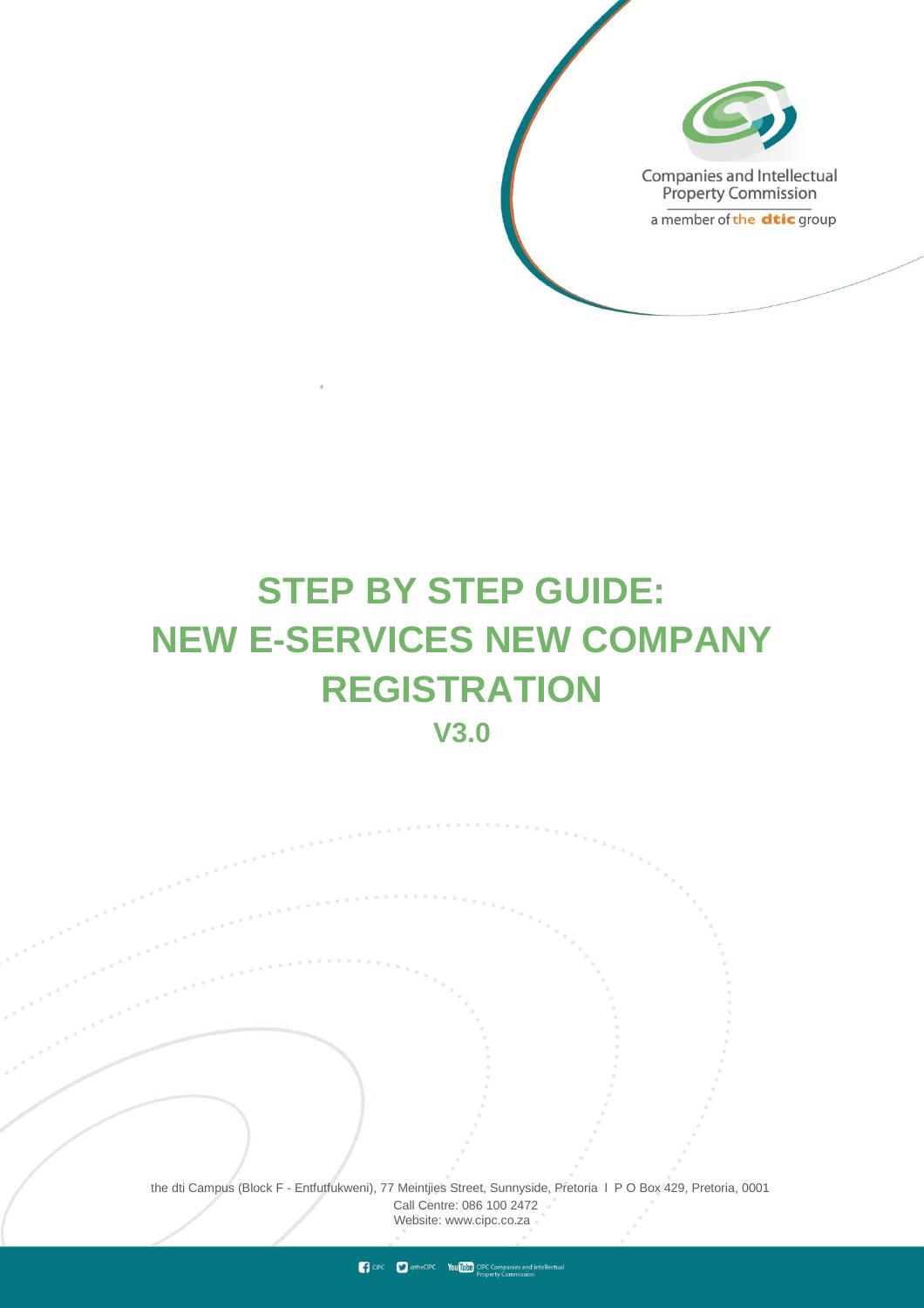# **Step by Step Guide: New E-services New Company Registration**

## **Note:**

- Consult the step by step guide for Customer Registration for assistance on registering on the new e-services platform.
- **When using the new e-services platform, the only payment option is via credit or debit card. Payments will only occur when a customer transacts with CIPC. The deposit system will be phased out, and it not available for company registration via New E-Services platform.**
- No supporting documents need to be send via email to CIPC unless one of the directors and/or incorporators are foreign nationals. However, each customer must familiarize themselves with the CIPC Terms and Conditions, as they agree to them when they register on the New E-services platform.
- CIPC may at any time require any documents that each company must keep record of according to the Companies Act (Act 71 of 2008).

Important: In order to use this step by step guide, you should have registered on the New Eservices platform and verified your details.

**NB: Names approved via New E-services platform cannot be used on any other platform e.g Mobile App, BizPortal or E-Services. The registration of a company or name change must be done via New E-services.**

- 1. Visit the CIPC website [www.cipc.co.za](http://www.cipc.co.za/) and click on **On-line transacting/New E-services.**
- 2. Complete your Username (e-mail address and Password. Click on **Login.**

|                 | ς,<br>Companies and Intellectual<br>Property Commission<br>counter of the didit price |  |  |
|-----------------|---------------------------------------------------------------------------------------|--|--|
| <b>Username</b> |                                                                                       |  |  |
| Password        |                                                                                       |  |  |
|                 | <b>LOGIN</b>                                                                          |  |  |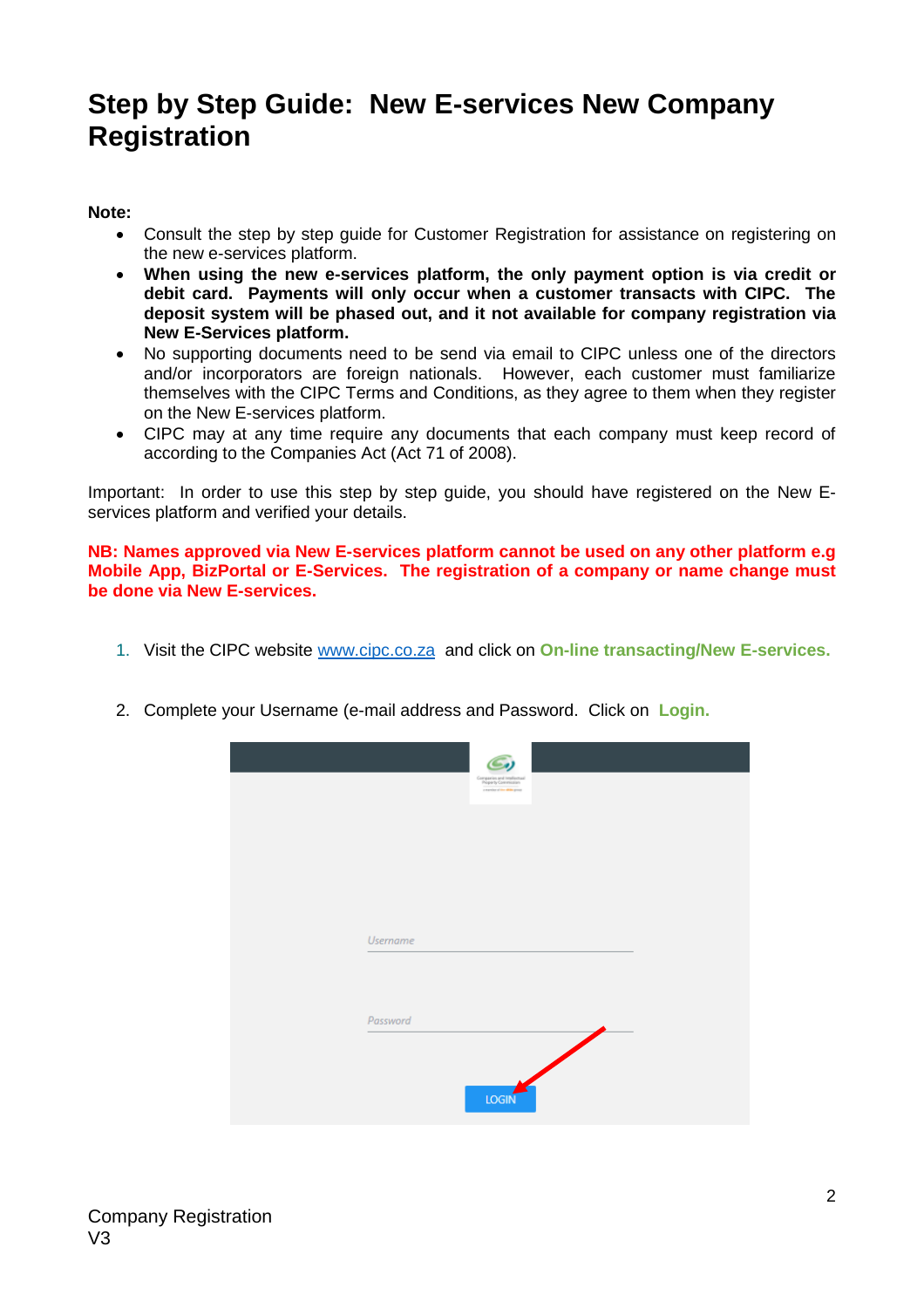### 3. Click on **Company Registration.**

|                                                                               | ▲ k2.cipc.co.za/Customers/Runtime/Form/CIPC.ESS.Form.LandingPage#/Form/CIPC.Customer.From.Dashboard/ |
|-------------------------------------------------------------------------------|------------------------------------------------------------------------------------------------------|
| <b>III</b> Apps<br>$\odot$ k2qa.cipc.co.za<br><b>H</b> CIPC.Customer.For      | C Launch Meeting - Z                                                                                 |
|                                                                               | Welcome!                                                                                             |
|                                                                               | <b>CIPC Electronic Self Service</b>                                                                  |
|                                                                               |                                                                                                      |
| Companies and Intellectual<br><b>Property Commission</b>                      |                                                                                                      |
| a member of the dtic group                                                    |                                                                                                      |
|                                                                               |                                                                                                      |
|                                                                               |                                                                                                      |
|                                                                               |                                                                                                      |
| Name Reservation<br>Company Registration<br>$\bigodot$<br>Co-operatives<br>رڪ | Shopping Cart                                                                                        |
|                                                                               |                                                                                                      |
|                                                                               | Email Address *                                                                                      |
|                                                                               | MAGDAS@MWEB.CO.ZA                                                                                    |
|                                                                               |                                                                                                      |
|                                                                               |                                                                                                      |
| Title *<br>Mrs                                                                | $\checkmark$                                                                                         |

4. Click on **+ Register a new Company.**

| <b>D</b> Profile <b>O</b> Name Reservation |                                      |                                                                                                              | Company Registration $\bigcirc$ Co-operatives $\bigcirc$ Invoice $\bigcirc$ Shopping Cart |                          |                        |                           |               |                    |
|--------------------------------------------|--------------------------------------|--------------------------------------------------------------------------------------------------------------|-------------------------------------------------------------------------------------------|--------------------------|------------------------|---------------------------|---------------|--------------------|
|                                            | All Company Reservation Directorship |                                                                                                              | Company Reservation Requiring Action                                                      |                          |                        |                           |               |                    |
|                                            | <b>Company Registration List</b>     |                                                                                                              |                                                                                           |                          |                        |                           |               | $\curvearrowright$ |
|                                            | Register a new Company               | Resume registration $\triangleq$ Registered $\Box$ Incomplete $\angle$ Delete Company record $\circ$ Refresh |                                                                                           |                          |                        |                           |               |                    |
|                                            | Selected Filter: Default             |                                                                                                              | Quick Search: All fields                                                                  | $\checkmark$             | Ċ.                     |                           |               |                    |
|                                            | REFERENCE NUMBER                     | <b>NAME RESERVATION</b>                                                                                      | APPROVED NAME                                                                             | <b>ENTERPRISE NUMBER</b> | <b>ENTERPRISE TYPE</b> | <b>FINANCIAL YEAR END</b> | <b>STATUS</b> |                    |
|                                            |                                      |                                                                                                              |                                                                                           | No items to display.     |                        |                           |               |                    |
|                                            |                                      |                                                                                                              |                                                                                           | ___                      |                        |                           |               |                    |

- 5. If you have not applied for a name reservation yet, you can click on **Apply for A Name.**  Consult the step by step guide on Name Reservation to apply for a name.
	- The Companies Act (Act 71 of 2008) makes also provision for registering a for profit company without a name. You can use the registration number with the suffix (South Africa) of the company as a name. Alternatively, you may apply for a name later, and do an automated company name change.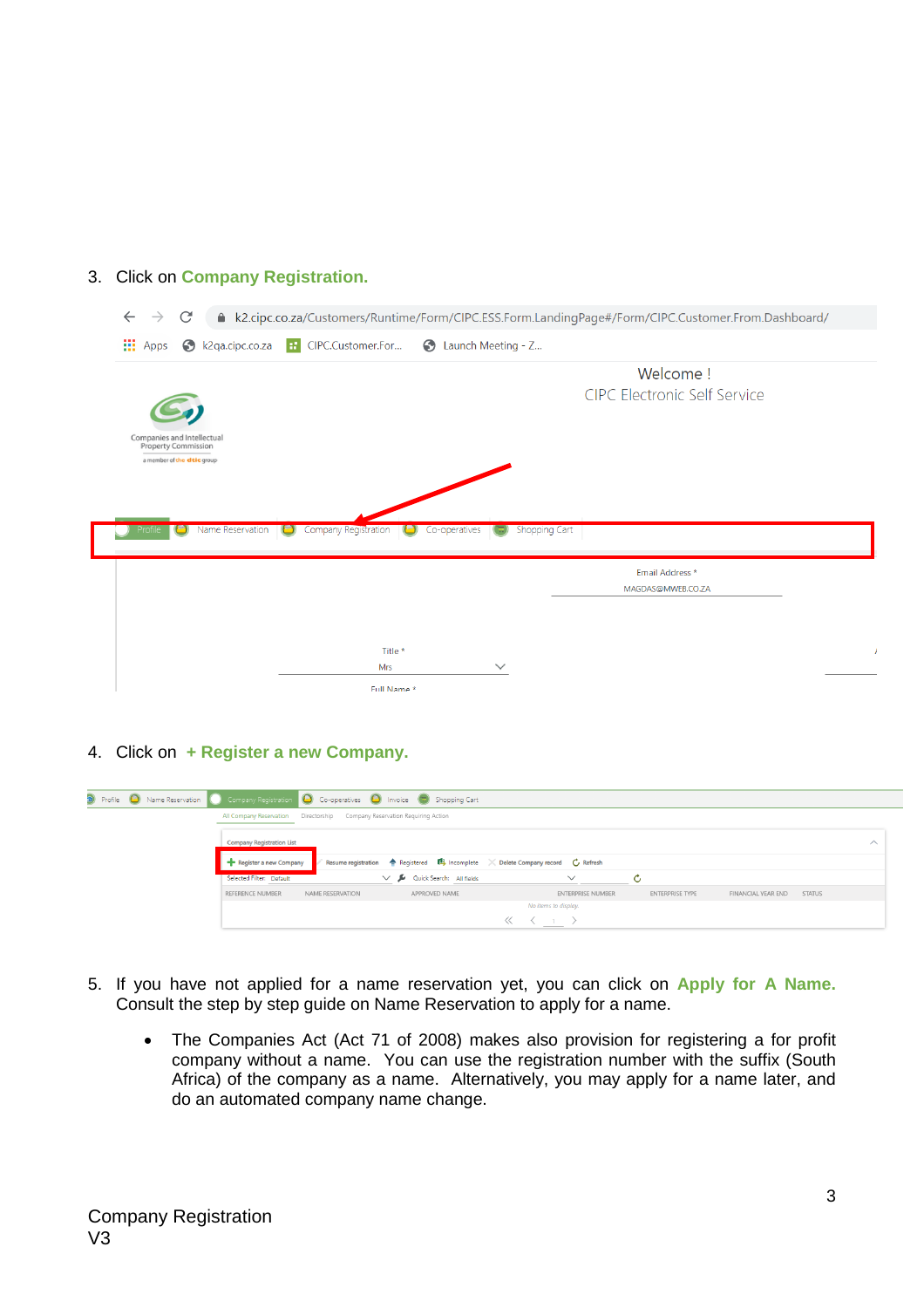| <b>Company Type</b>                                                                                                                              |                                  |              | $\curvearrowright$ |
|--------------------------------------------------------------------------------------------------------------------------------------------------|----------------------------------|--------------|--------------------|
| Please select the type of company you would like to register from the dropdown list below. Private companies must have at least one (1) director |                                  |              |                    |
| What company type would you like to register?                                                                                                    | <b>Select Company Type</b>       | $\checkmark$ |                    |
| Select Name Reservation Number                                                                                                                   | <b>Select Reservation Number</b> | $\checkmark$ |                    |
|                                                                                                                                                  | <b>Continue Without Name</b>     |              | Apply For A Name   |

6. If you applied for a name already, click on the **type of company** you would like to register (currently private company is the only option available via this channel). Click on the drop down for the **Enterprise name,** and select the relevant Name reservation to link to the private company. Click on **Next.**

|                                                                                | <b>B</b> CIPC Online Query Management $\times$ <b>B</b> CIPC Online Query Management $\times$ <b>:</b> CIPC.ESS.Form.LandingPage                 |                                                     | $\frac{1}{2}$ Zimbra: Inbox (87)<br>$\times$ | $\times$ + | $\Box$<br>$\times$                                    |
|--------------------------------------------------------------------------------|--------------------------------------------------------------------------------------------------------------------------------------------------|-----------------------------------------------------|----------------------------------------------|------------|-------------------------------------------------------|
| C<br>$\rightarrow$<br>$\leftarrow$                                             | Lackgrading.co.za/Customers/Runtime/Form/CIPC.ESS.Form.LandingPage#/Form/CIPC.CR.Form.Home.Dashboard                                             |                                                     |                                              |            | $G$ $\odot$<br>Θ<br>$\frac{1}{2}$                     |
| $\mathbf{H}$ Apps<br><b>H</b> k2qa.cipc.co.za <b>H</b> CIPC.Customer.For       | C Launch Meeting - Z                                                                                                                             |                                                     |                                              |            |                                                       |
| Companies and Intellectua<br>Property Commission<br>a member of the dtic group |                                                                                                                                                  | Welcome!<br><b>CIPC Electronic Self Service</b>     |                                              |            | MARIA MAGDALENA SWEMMER (MAGDAS@MWEB.CO.ZA)<br>Logout |
|                                                                                | <b>a</b> Profile <b>O</b> Name Reservation <b>O</b> Company Registration <b>O</b> Co-operatives <b>O</b> Invoice <b>C</b> Shopping Cart          |                                                     |                                              |            | $\blacktriangle$                                      |
|                                                                                | Please select the type of company you would like to register from the dropdown list below. Private companies must have at least one (1) director |                                                     |                                              |            |                                                       |
|                                                                                | What company type would you like to register?                                                                                                    | Private Company(Pty) Ltd                            |                                              |            |                                                       |
|                                                                                | <b>Select Name Reservation Number</b><br><b>Enterprise Name (s)</b>                                                                              | 'nvate Company(Pty) Ltd<br>PROPOSED/ RESERVED NAMES |                                              |            |                                                       |
|                                                                                |                                                                                                                                                  | <b>MAGDA PASTA</b>                                  |                                              |            |                                                       |
|                                                                                |                                                                                                                                                  | MAGDA UNIQUE PASTA                                  |                                              |            |                                                       |
|                                                                                |                                                                                                                                                  |                                                     |                                              |            |                                                       |
|                                                                                |                                                                                                                                                  |                                                     |                                              |            |                                                       |
|                                                                                |                                                                                                                                                  |                                                     |                                              |            |                                                       |
|                                                                                |                                                                                                                                                  |                                                     |                                              |            |                                                       |
|                                                                                |                                                                                                                                                  |                                                     |                                              |            |                                                       |
| javascript:;                                                                   |                                                                                                                                                  | Next                                                |                                              |            | $\overline{\phantom{a}}$                              |

- 7. Complete the required Enterprise information and click on **Next**
	- Financial Year End
	- **•** Enterprise email
	- Authorised shares that will be issued
	- Enterprise Contact Number
	- Customer Email (pre-populated)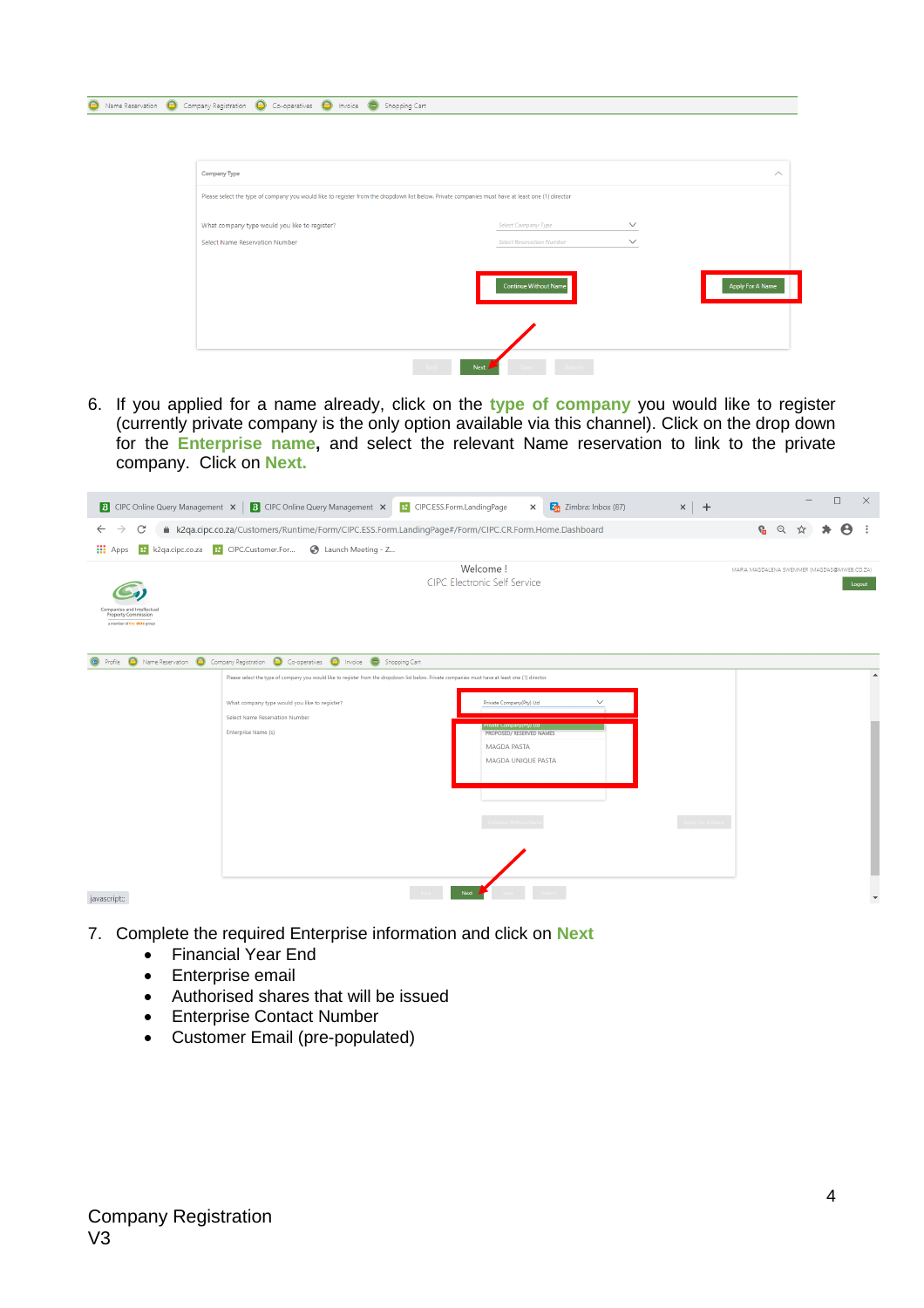| A Name Reservation (C) Company Registration (C) Co-operatives (C) Invoice (C) Shopping Cart                                                           |                                  |                                                   |                                          |
|-------------------------------------------------------------------------------------------------------------------------------------------------------|----------------------------------|---------------------------------------------------|------------------------------------------|
|                                                                                                                                                       |                                  |                                                   |                                          |
|                                                                                                                                                       |                                  |                                                   |                                          |
| <b>Enterprise Information</b>                                                                                                                         |                                  |                                                   | $\wedge$                                 |
| In compliance with the Companies Act and standard Memorandum of Incorporation (MoI) you need to provide us with founding information for the company. |                                  |                                                   |                                          |
| Which month will the company financial year end be?                                                                                                   | <b>Select Financial Year End</b> | $\vee$ How many authorised shares will be issued? | Select authorised shares<br>$\checkmark$ |
| <b>Enterprise Email:</b>                                                                                                                              | <b>Enterprise Email</b>          | <b>Enterprise Contact Number:</b>                 | <b>Enterprise Contact Number</b>         |
| <b>Customer Email:</b>                                                                                                                                | MAGDAS@MWEB.CO.ZA                |                                                   |                                          |
|                                                                                                                                                       |                                  |                                                   |                                          |
|                                                                                                                                                       | <b>Back</b><br><b>Next</b>       |                                                   |                                          |

- 8. Complete the Enterprise Location information and click on **Next**
	- **•** Business Adress
	- Postal Address
	- Location address if not the same as business address

| <b>Enterprise Location</b>                     |                                     |                            |                                                  |                                |               | $\wedge$     |
|------------------------------------------------|-------------------------------------|----------------------------|--------------------------------------------------|--------------------------------|---------------|--------------|
| <b>Business Address</b>                        |                                     |                            |                                                  |                                |               |              |
| Street:                                        | <b>Business Address Street</b>      |                            | Suburb:                                          | <b>Business Address Suburb</b> |               |              |
| City:                                          | <b>Business Address City</b>        |                            | Country:                                         | South Africa                   |               | $\checkmark$ |
| Postal Code:                                   | <b>Business Address Postal Code</b> |                            | Region:                                          | <b>Select Region</b>           |               | $\checkmark$ |
| Is the Postal address same as business address | () Yes                              | $\bigcirc$ No              | Is the Location address same as business address | $()$ Yes                       | $\bigcirc$ No |              |
|                                                |                                     |                            |                                                  |                                |               |              |
|                                                |                                     |                            |                                                  |                                |               |              |
|                                                |                                     |                            |                                                  |                                |               |              |
|                                                |                                     | <b>Back</b><br><b>Next</b> | Subm                                             |                                |               |              |

9. Click on **+ Add** under Manage Directors to add directors to the company. You may save the information and continue later. Click on **Next**

| <b>Manage Directors</b>                                                                                                                                                                                                              |                                 |                            |                      |                                              |  |
|--------------------------------------------------------------------------------------------------------------------------------------------------------------------------------------------------------------------------------------|---------------------------------|----------------------------|----------------------|----------------------------------------------|--|
| <b>Haulter Contract Contract Contract Contract Contract Contract Contract Contract Contract Contract Contract Contract Contract Contract Contract Contract Contract Contract Contract Contract Contract Contract Contract Contra</b> | $\times$ Delete $\circ$ Refresh |                            |                      |                                              |  |
| CLIDNAMAE                                                                                                                                                                                                                            | <b>FULL NAMES</b>               | IDENTIFICATION             | <b>DIRECTOR TYPE</b> | <b>DIRECTOR STATUS</b><br><b>INCOPORATOR</b> |  |
|                                                                                                                                                                                                                                      |                                 | No items to display.       |                      |                                              |  |
|                                                                                                                                                                                                                                      |                                 |                            |                      |                                              |  |
|                                                                                                                                                                                                                                      |                                 | <b>Back</b><br><b>Next</b> | Save<br>sulomi       |                                              |  |

- 10. Complete the Director's detail and click on **Verify Director Info.**
	- ID Number
	- Surname
	- Full Names
	- Date of birth
	- Date of issue of ID document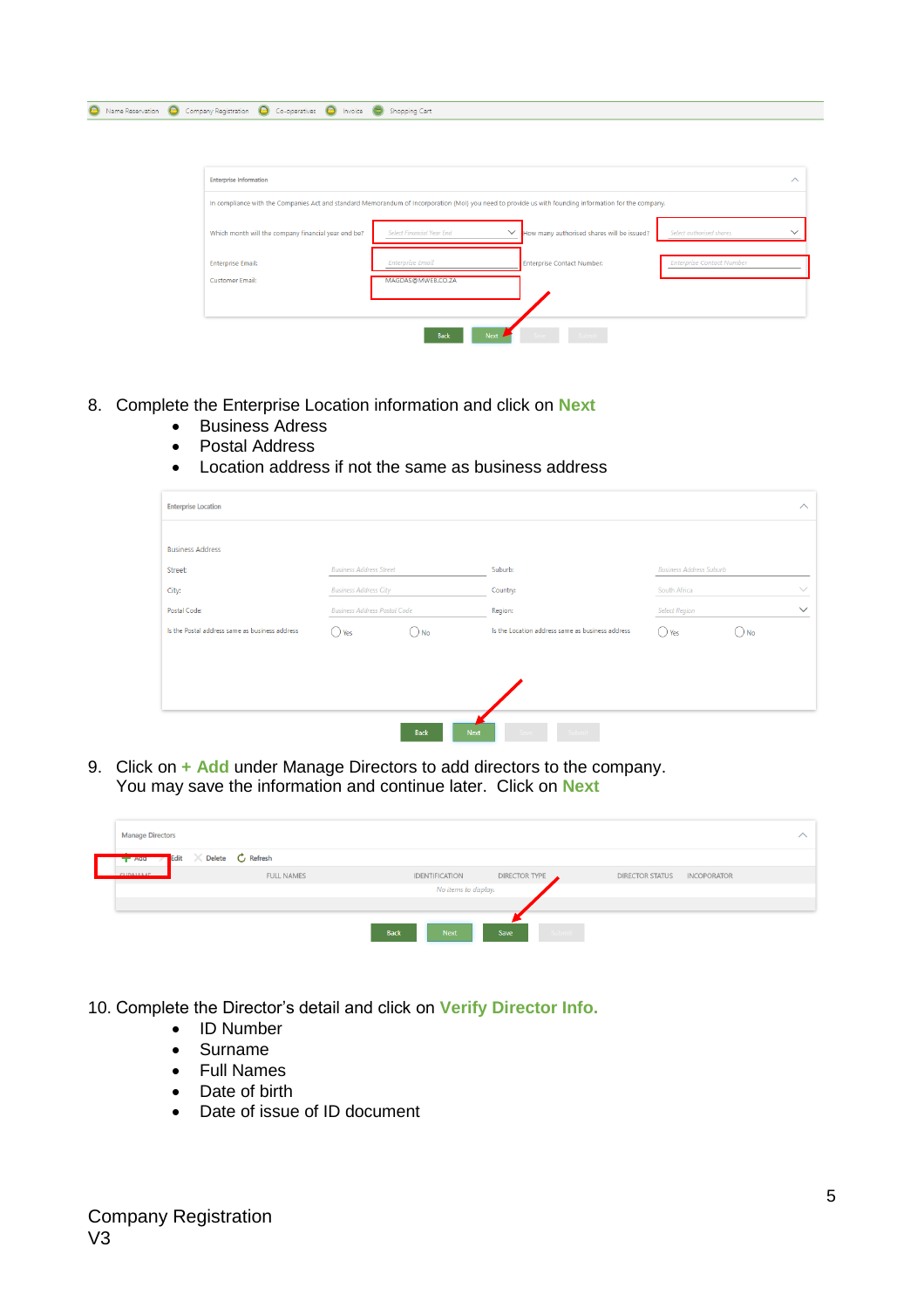**Note:** Companies can only be registered via this channel if all directors are **South African citizens with a RSA Identity Document / Smart Card**. Verification is done via the Department of Home Affairs. Each director's detail is verified. If married, you will need the details from your marriage certificate as well.

|             |               | Each director must be verified. Verification is done using each director's Home Affairs profile. Get your identity document or card ready. If you are married you will also need some details from your marriage certificate. | $\curvearrowright$                                                           |
|-------------|---------------|-------------------------------------------------------------------------------------------------------------------------------------------------------------------------------------------------------------------------------|------------------------------------------------------------------------------|
|             |               |                                                                                                                                                                                                                               |                                                                              |
|             |               |                                                                                                                                                                                                                               |                                                                              |
| $\circ$ Yes | $\bigcirc$ No | <b>Identity Number:</b>                                                                                                                                                                                                       | <b>ID Number</b>                                                             |
| Surname     |               | <b>Full Names:</b>                                                                                                                                                                                                            | <b>Full Names</b>                                                            |
|             |               | Which date was the identity document issued?                                                                                                                                                                                  | Select a Year $\vee$ - Select $\vee$ - Select $\vee$                         |
|             |               |                                                                                                                                                                                                                               |                                                                              |
|             |               |                                                                                                                                                                                                                               |                                                                              |
|             | Cancel        |                                                                                                                                                                                                                               |                                                                              |
|             |               |                                                                                                                                                                                                                               |                                                                              |
|             |               |                                                                                                                                                                                                                               | Select a Year $\vee$ - Select $\vee$ - Select $\vee$<br>Verify Director Info |

11. You will receive confirmation once each director has been verified. Click on **OK.**

| <b>Director Information</b>                                                                                                                                                                                                   |                  |                                                                      |                                                        | $\wedge$        |
|-------------------------------------------------------------------------------------------------------------------------------------------------------------------------------------------------------------------------------|------------------|----------------------------------------------------------------------|--------------------------------------------------------|-----------------|
| Each director must be verified. Verification is done using each director's Home Affairs profile. Get your identity document or card ready. If you are married you will also need some details from your marriage certificate. |                  | <b>COMPANY REGISTRATION</b>                                          | $\times$                                               |                 |
| ZA Resident:                                                                                                                                                                                                                  | $\circ$ Yes<br>? | <b>Director Verification</b>                                         |                                                        |                 |
| Surname:                                                                                                                                                                                                                      |                  | Hi MARIA                                                             | $\overline{\phantom{a}}$                               | Maria Magdalena |
| Date Of Birth:                                                                                                                                                                                                                | $\vee$ - 06      | Director Sv<br>verified,<br>kindly continue with registration.<br>OK | locument issued?<br>$\overline{\phantom{a}}$<br>Cancel | $\vee$ -        |
|                                                                                                                                                                                                                               | Cancel           |                                                                      |                                                        |                 |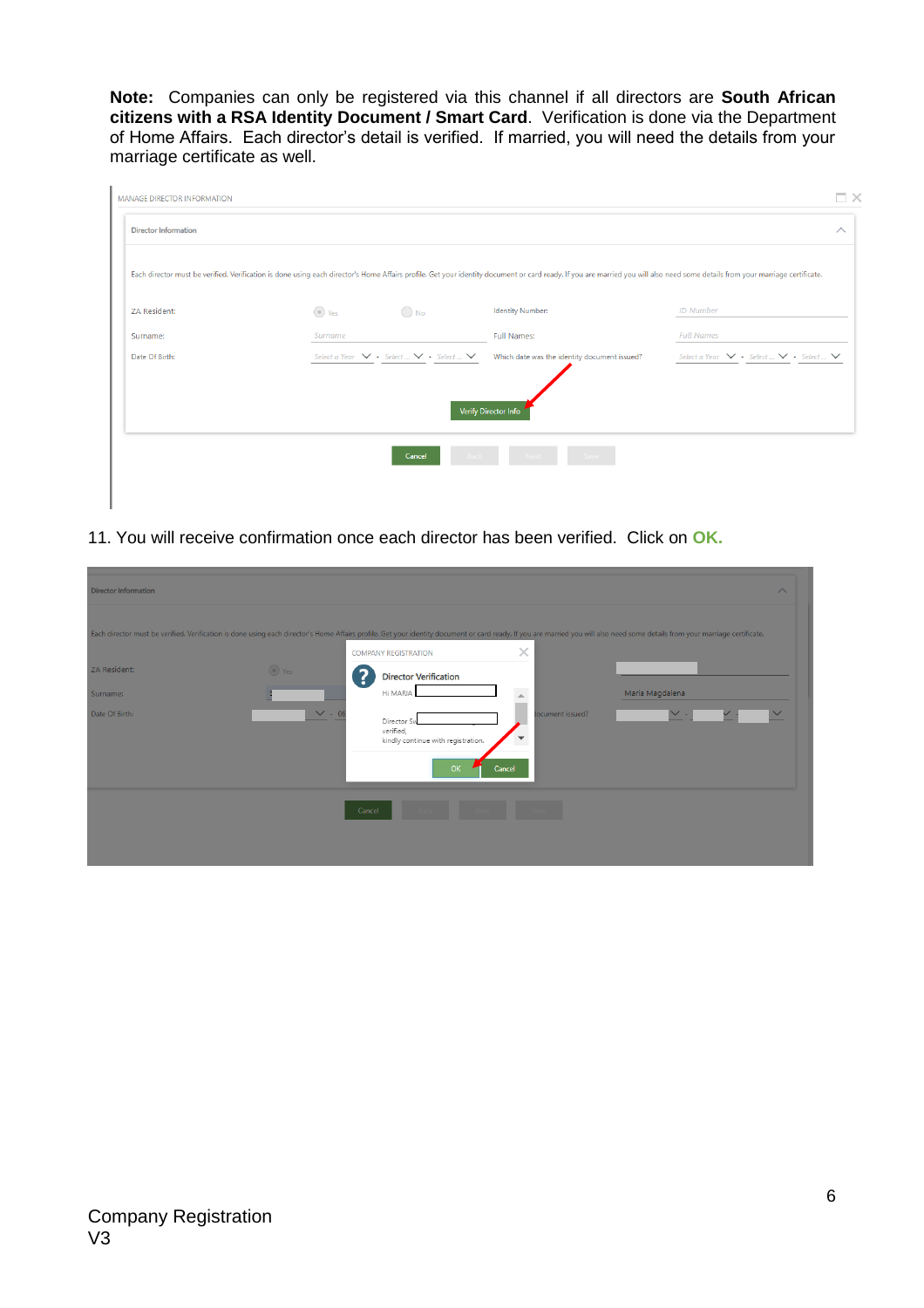### 12. Complete the contact details for each director and click on **Next**

- The Director's cellphone number
- The Director's e-mail adress
- **Director Type**
	- o Alternate Director
	- o Director
	- o Non Executive Director
- Click the tick box if the Director is also an Incorporator

| MANAGE DIRECTOR INFORMATION              |                                                                                                                            |      |                                       |              | $\sim$             |
|------------------------------------------|----------------------------------------------------------------------------------------------------------------------------|------|---------------------------------------|--------------|--------------------|
| <b>Director Enterprise Informaion</b>    |                                                                                                                            |      |                                       |              | $\curvearrowright$ |
|                                          | Please type in contact details for each of the directors listed below. Please note that an Incorporator MUST be a director |      |                                       |              |                    |
| What is the director's Cellphone Number? |                                                                                                                            |      | What is the director's Email Address? |              |                    |
| Director Type:                           | <b>Select Director</b>                                                                                                     |      | $\vee$ Incorporator                   | $\checkmark$ |                    |
|                                          |                                                                                                                            |      |                                       |              |                    |
|                                          |                                                                                                                            |      |                                       |              |                    |
|                                          |                                                                                                                            |      |                                       |              |                    |
|                                          |                                                                                                                            |      |                                       |              |                    |
|                                          | Cancel                                                                                                                     | Back | <b>Next</b>                           |              |                    |
|                                          |                                                                                                                            |      |                                       |              |                    |
|                                          |                                                                                                                            |      |                                       |              |                    |

**Note:** An incorporator MUST be a director.

13. Complete the location for the director and click on **Next**

- Residential address
- Postal address if not the same as residential address

| <b>MANAGE DIRECTOR INFORMATION</b>                   |                              |                     |              | $\Box$ $\times$<br>$\blacktriangle$ |
|------------------------------------------------------|------------------------------|---------------------|--------------|-------------------------------------|
| <b>Director Location</b>                             |                              |                     |              | $\curvearrowright$                  |
| <b>Residential Address</b>                           |                              |                     |              |                                     |
| Street:                                              | <b>77 MEINTJIES STR</b>      | City:               | SUNNYSIDE    |                                     |
| Postal Code:                                         | 0001                         | Country             | South Africa | $\checkmark$                        |
| Region:                                              | Gauteng                      | $\checkmark$        |              |                                     |
| Is the Postal address same as residential<br>address | $\odot$ Yes<br>$\bigcirc$ No |                     |              |                                     |
|                                                      |                              |                     |              |                                     |
|                                                      |                              |                     |              |                                     |
|                                                      |                              |                     |              |                                     |
|                                                      | Cancel                       | <b>Back</b><br>Save |              | $\blacktriangledown$                |

14. The details of the director will display. Click on Edit of anything need to be changed, or **+Add** to add the next director. Repeat the steps until all directors of the company have been added. Click on **Next.**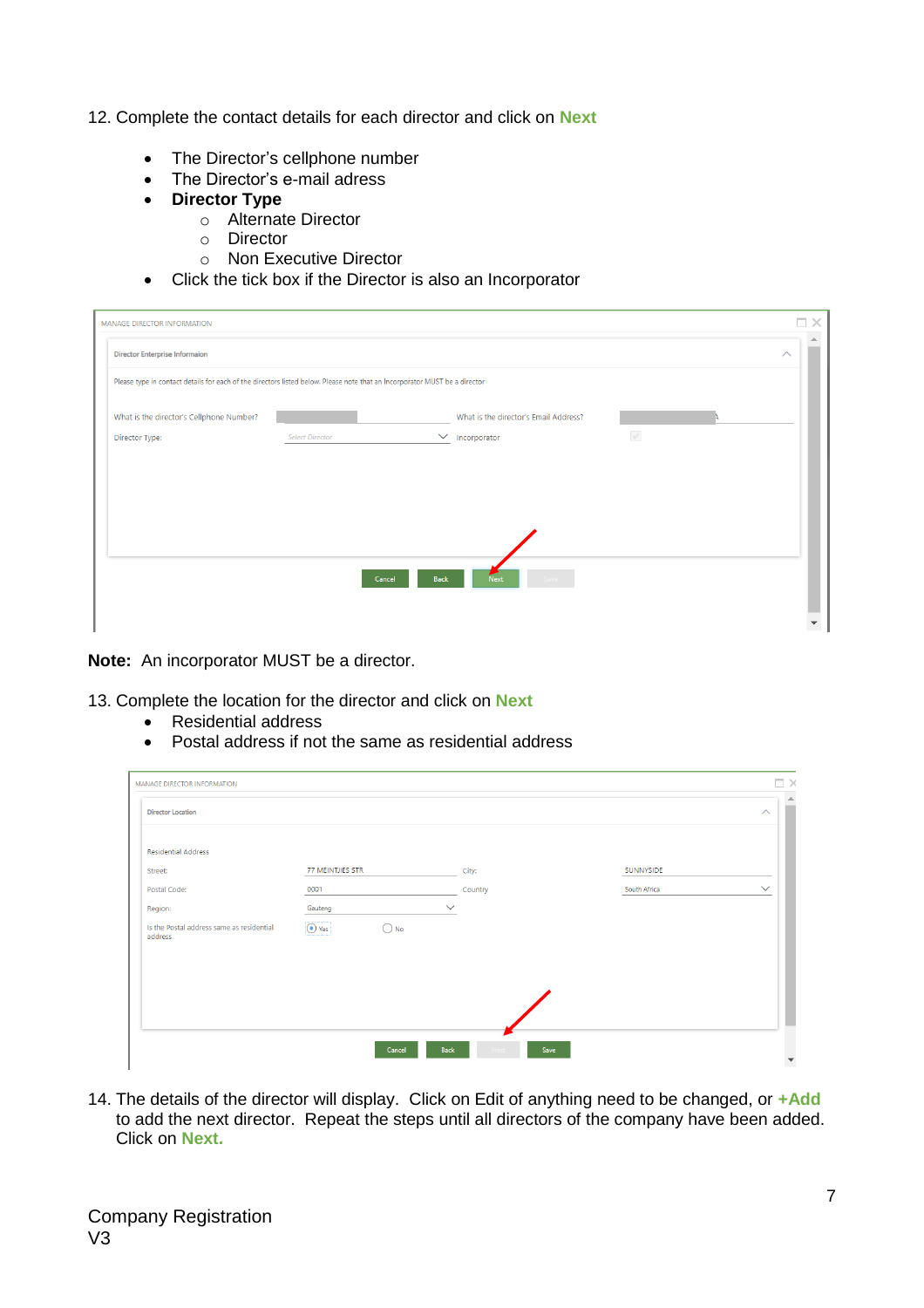| $\times$ Delete $\circ$ Refresh |                     |                |                        |                    |
|---------------------------------|---------------------|----------------|------------------------|--------------------|
| <b>FUEL MANAGE</b>              | IDENTIFICATION      | DIRECTOR TYPE  | <b>DIRECTOR STATUS</b> | <b>INCOPORATOR</b> |
| Maria Magdalena                 | 7106300139084       | Director       | <b>ACTIVE</b>          | Yes                |
|                                 |                     |                |                        |                    |
|                                 | Back<br><b>Next</b> | Save<br>Submit |                        |                    |
|                                 |                     |                |                        |                    |

15. To add an Auditor, click on **Add** and complete the required fields, or click on **Next** to Continue.

| <b>Manage Auditors</b>                      |                                           |  |
|---------------------------------------------|-------------------------------------------|--|
| <b>+</b> Add <b>F</b> Edit <b>C</b> Refresh |                                           |  |
| <b>FIVALITLE INUIVIDER</b>                  | REFERENCE NUMBER                          |  |
|                                             | No items to display.                      |  |
|                                             | <b>Back</b><br><b>Next</b><br><b>Save</b> |  |

16. To add the Auditor, complete the **Practice Number** of the Auditor. Click on **Next.**



17. When clicking on **"Shopping Cart",** all unpaid cart items will be listed. Select the transactions that you would like to pay, and click on "**Add Item".** The relevant items will move to the bottom of the screen under **"Selected Items to pay".**

| <b>Unpaid Cart Items</b>                          |                                                     |              |    |                     |
|---------------------------------------------------|-----------------------------------------------------|--------------|----|---------------------|
| Add Item<br>nove Item                             | £<br>$\checkmark$                                   | $\checkmark$ | Ċ, |                     |
| prefective and the management<br><b>ITEM TYPE</b> | Quick Search: All fields<br><b>ITEM DESCRIPTION</b> |              |    | <b>CREATED DATE</b> |
| Name Reservation                                  | 60000002733                                         |              |    | 5/12/2020           |
| Name Reservation                                  | 60000002735                                         |              |    | 5/12/2020           |
| Name Reservation                                  | 60000002745                                         |              |    | 5/12/2020           |
| Selected Items To Pay                             |                                                     |              |    |                     |
| $\times$ Remove Item                              |                                                     |              |    |                     |
| <b>ITEM TYPE</b>                                  | <b>ITEM DESCRIPTION</b>                             |              |    | <b>CREATED DATE</b> |
| Name Reservation                                  | 60000006307                                         |              |    | 11/19/2020          |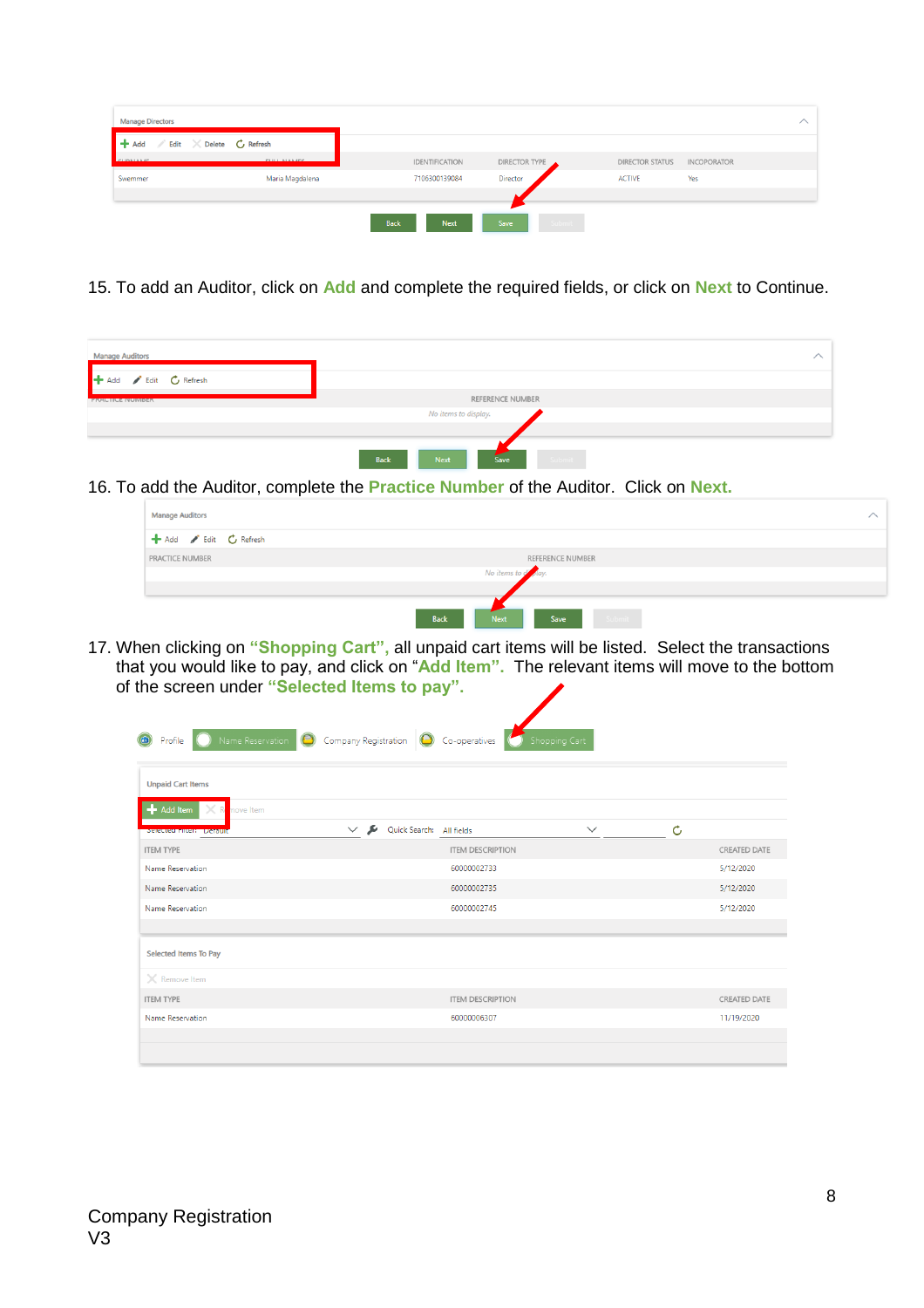18. Complete required payment information and click on **Pay.**

| PAYMENT INFORMATION                |      |  |
|------------------------------------|------|--|
| Card Number                        |      |  |
| Currency:<br>ZAR                   |      |  |
| Expiry Date:<br>00<br>$\checkmark$ | 0000 |  |
| CVV Number:<br>000                 |      |  |
| Amount:<br>R50.00                  |      |  |

19. The total amount will be reflected. Click on **Proceed to Payment.**

| <b>Unpaid Cart Items</b>         |                          |                |              |              |                    |                          |                      |
|----------------------------------|--------------------------|----------------|--------------|--------------|--------------------|--------------------------|----------------------|
| Add Item<br>$\times$ Remove Item |                          |                |              |              |                    |                          |                      |
| Selected Filter: Default         | Quick Search: All fields | $\checkmark$   | $\mathbf{C}$ |              |                    |                          |                      |
| <b>ITEM TYPE</b>                 | <b>ITEM DESCRIPTION</b>  |                |              | CREATED DATE | <b>ITEM STATUS</b> | AMOUNT                   |                      |
| Name Reservation                 | 60000002733              |                |              | 5/12/2020    | Not Paid           | 50.00                    |                      |
| Name Reservation                 | 60000002735              |                |              | 5/12/2020    | Not Paid           | 50.00                    |                      |
| Name Reservation                 | 60000002745              |                |              | 5/12/2020    | Not Paid           | 50.00                    |                      |
|                                  |                          |                |              |              |                    |                          |                      |
| Selected Items To Pay            |                          |                |              |              |                    |                          |                      |
| $\times$ Remove Item             |                          |                |              |              |                    |                          |                      |
| <b>ITEM TYPE</b>                 | <b>ITEM DESCRIPTION</b>  |                |              | CREATED DATE | <b>ITEM STATUS</b> | AMOUNT                   |                      |
| Name Reservation                 | 60000006307              |                |              | 11/19/2020   | Selected To Pay    | 50.00                    |                      |
|                                  |                          |                |              |              |                    | Total Amount Due: R50,00 |                      |
|                                  |                          |                |              |              |                    |                          | S Proceed to Payment |
|                                  |                          |                |              |              |                    |                          |                      |
|                                  | $\sim$                   | <b>College</b> |              | $\sim$       |                    |                          |                      |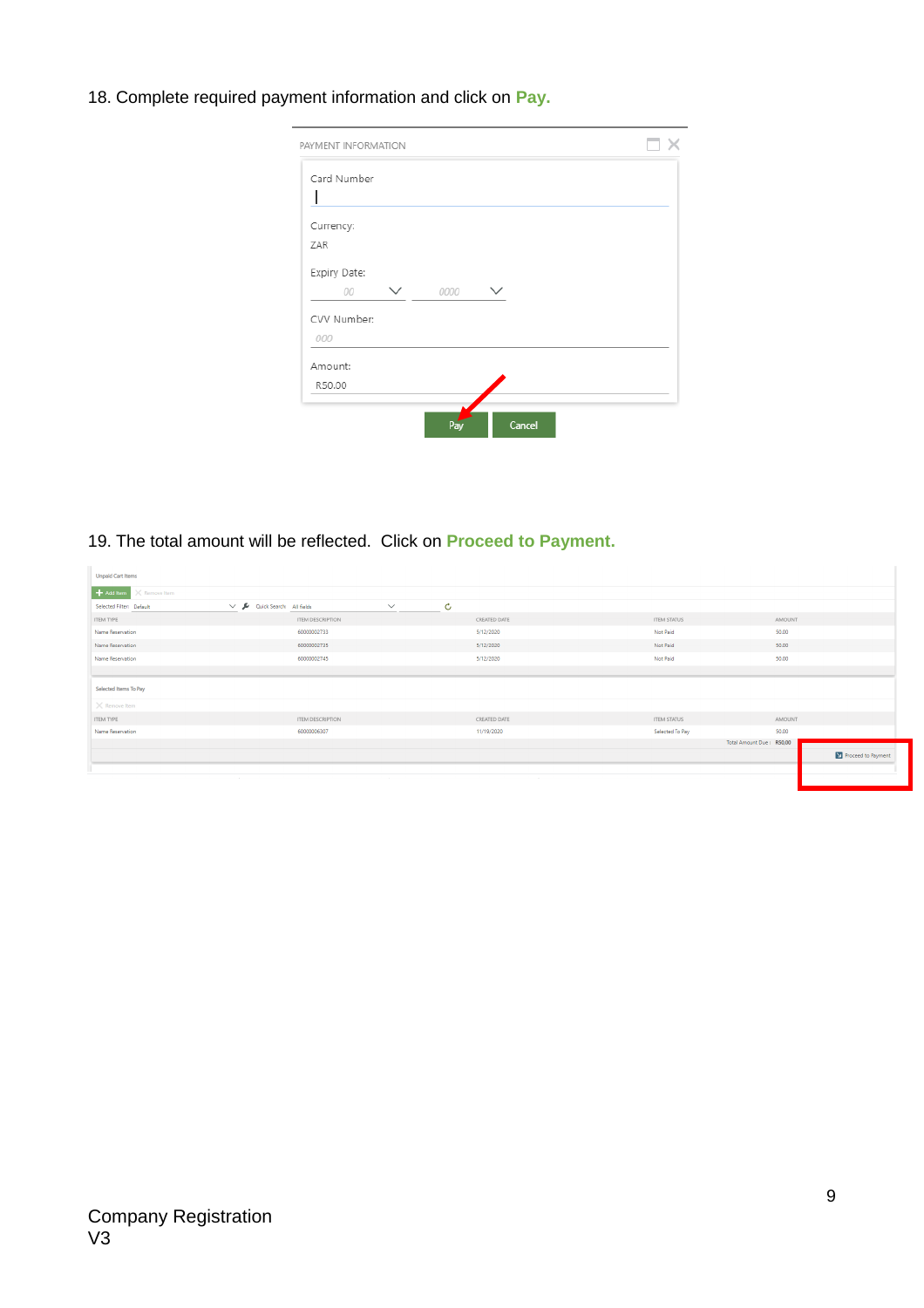**20.** Authenticate the transaction and click on **Continue.**

Examples FNB and Capitec



21. A message will display, confirming that the card holder has been authenticated. Click on **OK.**